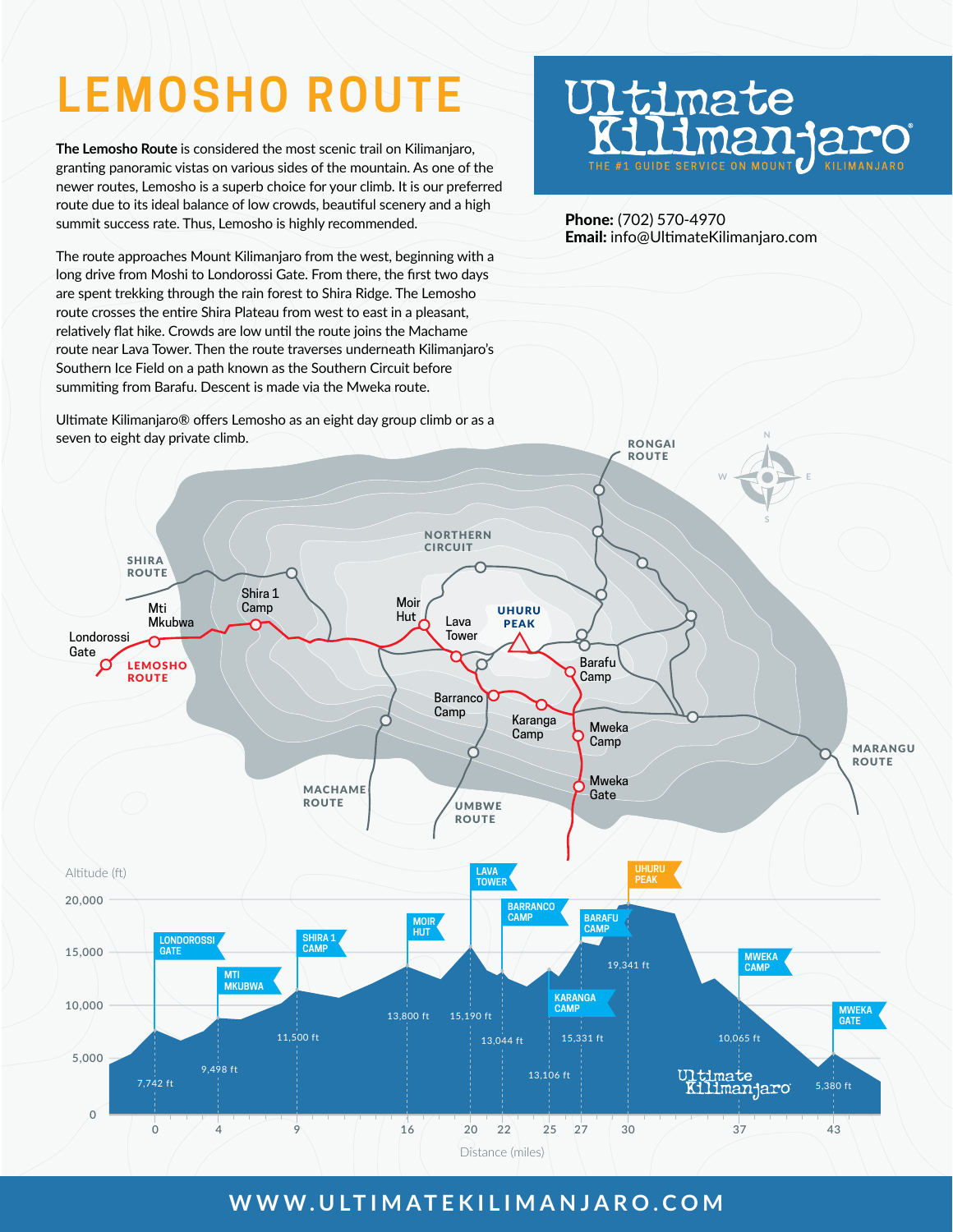## **8 DAY LEMOSHO ITINERARY**

| <b>Contract Contract Contract Contract Contract Contract Contract Contract Contract Contract Contract Contract C</b>            | W. | ٠ |                              |
|---------------------------------------------------------------------------------------------------------------------------------|----|---|------------------------------|
|                                                                                                                                 |    |   |                              |
|                                                                                                                                 |    |   |                              |
| $\mathcal{L}^{\text{max}}_{\text{max}}$ and $\mathcal{L}^{\text{max}}_{\text{max}}$ and $\mathcal{L}^{\text{max}}_{\text{max}}$ |    |   | __<br><b>Service Service</b> |

| Londorossi Gate to Mti Mkubwa |  |  |  |
|-------------------------------|--|--|--|
|-------------------------------|--|--|--|

| <b>Elevation:</b> 7,742 ft to 9,498 ft | <b>Distance:</b> 6 km $ $ 4 miles |
|----------------------------------------|-----------------------------------|
| <b>Hiking Time: 3-4 hours</b>          | <b>Habitat:</b> Rain Forest       |

We depart Moshi for Londorossi Gate, which takes about 4 hours, where you will complete entry formalities. Then drive to the Lemosho trailhead. Upon arrival at trailhead, we begin hiking through undisturbed forest which winds to the first camp site.

#### **DAY 2**

| Mti Mkubwa to Shira 1 Camp              |                                           |
|-----------------------------------------|-------------------------------------------|
| <b>Elevation: 9.498 ft to 11.500 ft</b> | <b>Distance:</b> $8 \text{ km}$   5 miles |
| <b>Hiking Time:</b> 5-6 hours           | Habitat: Health                           |

We continue on the trail leading out of the rain forest and into a savannah of tall grasses, heather and volcanic rock draped with lichen beards. As we ascend through the lush rolling hills and cross several streams, we reach the Shira Ridge before dropping gently down to Shira 1 Camp. Here we catch our first glimpse of Kibo across the plateau.

#### **DAY 3**

#### *Shira 1 Camp to Moir Hut*

| <b>Elevation: 11.500 ft to 13.800 ft</b> | <b>Distance:</b> 11 km $ 7$ miles |
|------------------------------------------|-----------------------------------|
| <b>Hiking Time: 5-7 hours</b>            | Habitat: Heath                    |

We explore the Shira Plateau for a full day. It is a gentle walk east on moorland meadows towards Shira 2 Camp. Then we divert from the main trail to Moir Hut, a little used site on the base of Lent Hills. A variety of walks are available on Lent Hills making this an excellent acclimatization opportunity. Shira Plateau is one of the highest plateaus on earth.

#### **DAY 4**

| Moir Hut to Lava Tower                   |                                           |
|------------------------------------------|-------------------------------------------|
| <b>Elevation: 13.800 ft to 15.190 ft</b> | <b>Distance:</b> $7 \text{ km}$   4 miles |
| <b>Hiking Time: 4-5 hours</b>            | Habitat: Alpine Desert                    |
|                                          |                                           |

#### *Lava Tower to Barranco Camp*

| <b>Elevation: 15.190 ft to 13.044 ft</b> | <b>Distance:</b> $3 \text{ km}$   $2 \text{ miles}$ |
|------------------------------------------|-----------------------------------------------------|
| <b>Hiking Time: 2-3 hours</b>            | <b>Habitat: Alpine Desert</b>                       |

We begin the day climbing up a ridge and then head southeast towards the Lava Tower – a 300 ft tall volcanic rock formation. We descend down to Barranco Camp through the strange but beautiful Senecio Forest to an altitude of 13,000 ft. Although you begin and end the day at the same elevation, the time spent at higher altitude is very beneficial for acclimatization.

#### **DAY 5**

| Barranco Camp to Karanga Camp |  |  |  |  |
|-------------------------------|--|--|--|--|
|-------------------------------|--|--|--|--|

| <b>Elevation:</b> 13,044 ft to 13,106 ft | <b>Distance:</b> 5 km $\vert$ 3 miles |
|------------------------------------------|---------------------------------------|
| <b>Hiking Time: 4-5 hours</b>            | <b>Habitat:</b> Alpine Desert         |

We begin the day by descending into a ravine to the base of the Great Barranco Wall. Then we climb the non-technical but steep, nearly 900 ft cliff. From the top of the Barranco Wall we cross a series of hills and valleys until we descend sharply into Karanga Valley. One more steep climb up leads us to Karanga Camp. This is a shorter day meant for acclimatization.

#### **DAY 6**

#### *Karanga Camp to Barafu Camp*

| <b>Elevation:</b> 13,106 ft to 15,331 ft | <b>Distance:</b> $4 \text{ km}$   $2 \text{ miles}$ |
|------------------------------------------|-----------------------------------------------------|
| <b>Hiking Time: 4-5 hours</b>            | <b>Habitat:</b> Alpine Desert                       |

We leave Karanga and hit the junction which connects with the Mweka Trail. We continue up to the rocky section to Barafu Hut. At this point, you have completed the Southern Circuit, which offers views of the summit from many different angles. Here we make camp, rest and enjoy an early dinner to prepare for the summit day. The two peaks of Mawenzi and Kibo are viewable from this position.

#### **DAY 7**

#### *Barafu Camp to Uhuru Peak*

| <b>Elevation:</b> 15,331 ft to 19,341 ft | Distance: 5 km   3 miles    |
|------------------------------------------|-----------------------------|
| <b>Hiking Time: 7-8 hours</b>            | Habitat: Arctic             |
| Uhuru Peak to Mweka Camp                 |                             |
| <b>Elevation:</b> 19.341 ft to 10.065 ft | Distance: 12 km   7 miles   |
| <b>Hiking Time: 4-6 hours</b>            | <b>Habitat: Rain Forest</b> |

Very early in the morning (around midnight), we begin our push to the summit. This is the most mentally and physically challenging portion of the trek. The wind and cold at this elevation and time of day can be extreme. We ascend in the darkness for several hours while taking frequent, but short, breaks. Near Stella Point (18,900 ft), you will be rewarded with the most magnificent sunrise you are ever likely to see coming over Mawenzi Peak. Finally, we arrive at Uhuru Peak- the highest point on Mount Kilimanjaro and the continent of Africa.

From the summit, we now make our descent continuing straight down to the Mweka Hut camp site, stopping at Barafu for lunch. The trail is very rocky and can be quite hard on the knees; trekking poles are helpful. Mweka Camp is situated in the upper forest and mist or rain can be expected in the late afternoon. Later in the evening, we enjoy our last dinner on the mountain and a well-earned sleep.

#### **DAY 8**

Mweka Camp to Mweka Gate

| <b>Elevation:</b> 10.065 ft to 5.380 ft | <b>Distance:</b> 10 km $\vert$ 6 miles |
|-----------------------------------------|----------------------------------------|
| <b>Hiking Time:</b> 3-4 hours           | <b>Habitat: Rain Forest</b>            |

On our last day, we continue the descent to Mweka Gate and collect the summit certificates. At lower elevations, it can be wet and muddy. From the gate, we continue another hour to Mweka Village. A vehicle will meet us at Mweka Village to drive us back to the hotel in Moshi.

### **WWW.ULTIMATEKILIMANJARO.COM**